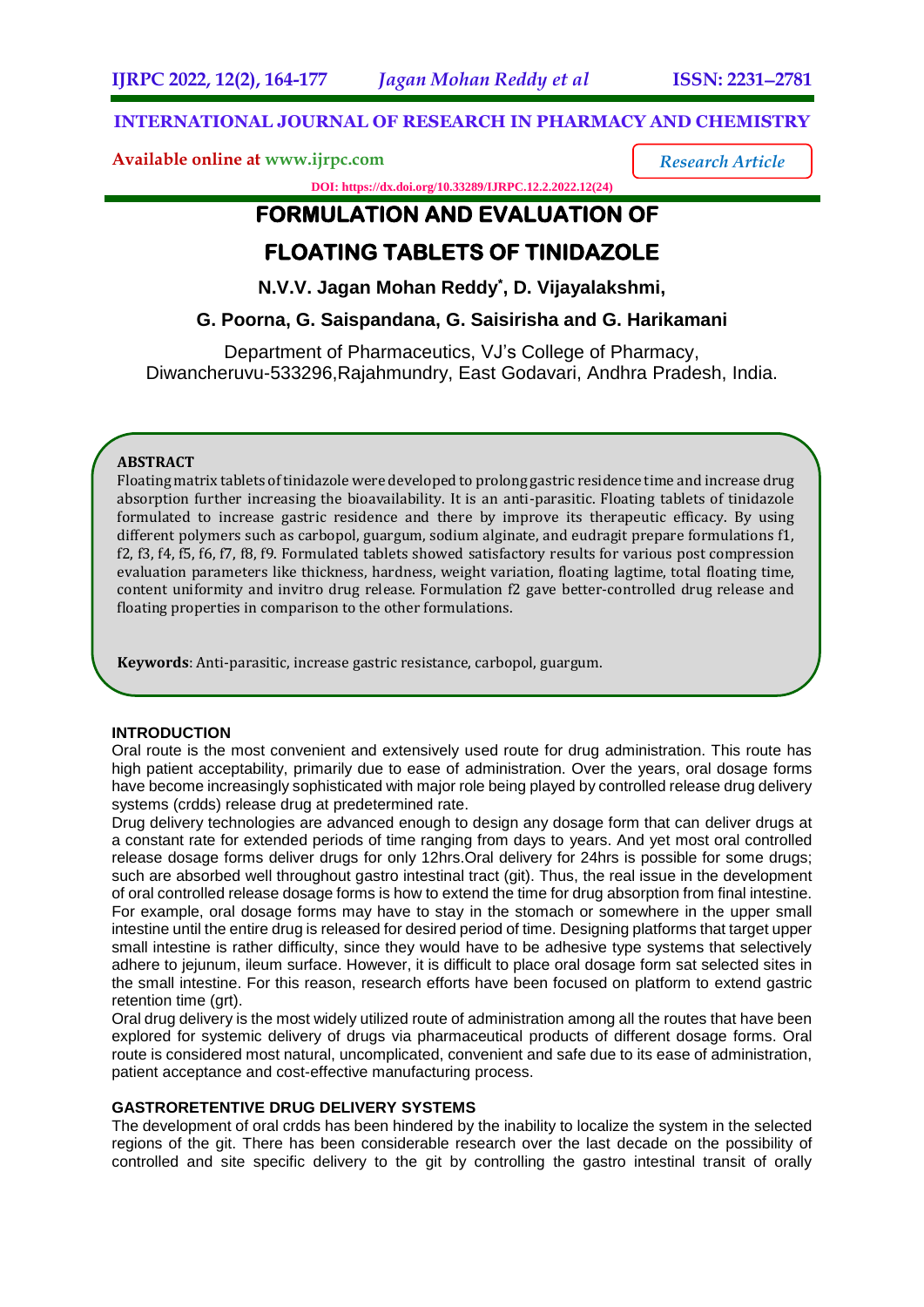administered dosage forms using gastro retentive drug delivery systems (grdds).Such grdds possess the ability of retaining the druging it particularly in the stomach for long periods (s.S.davis 2005).

The idea of gastro retention stems from the need to localize drugs at specific region ofgit such as stomach in the body. Often the extent of drug absorption is limited by the residence time of the drug at absorption site. The transittime in giti. e., from the mouth to anus, varies from one person to another. It also depends upon the physical properties of the object ingested and the physiological conditions of the alimentary canal. In addition, the relatively brief g.i. transittime (8-12 hr) for most of the drugs impedes the formulation of once daily dosage form. Many drugs show poor bioavailability (ba) in the presence of intestinal metabolic enzymes like cytochromep450 (cyp3a), abundantly present in the intestinal epithelium. Their activity decreases longitudinally along the small intestine, with levels rising slightly from the duodenum to the jejunum and declining in the ileum and colon. This non uniform distribution of cyp3a causes regional variability in the absorption of drugs that are the substrates of enzymes.

### **FLOATING DDS (FDDS)**

Floating systems, first described by davies in1968, have a bulk density lower than the gastric content. They remain buoyant in the stomach for a prolonged period of time, with the potential for continuous release of drug. Eventually, the residual system is emptied from the stomach. Gastric emptying is much more rapid in the fasting state and floating systems rely heavily on the presence of food to retard emptying and provide sufficient liquid for effective buoyancy. In 1985, mojaverian et al. Reported that the amount, nature and caloric content of the food .The main drawback is the passivity of the operation. It depends on the air sealed in the dry mass centre following hydration of the gelatinous surface layer and hence the characteristics and amount of polymer (hwang.S. J1998)

### **Classification of FDDS**

Based on the mechanism of buoyancy, floating systems can be classified into two distinct categories

- A. Non-effervescentsystems.<sup>11-14</sup>.
- B. Effervescentsystems.<sup>15,16</sup>.
- **A. Non-effervescent systems**
- **1. Hydrodynamically balanced systems (HBS)**



**Fig. 1: Hydrodynamically balanced systems**

The gelatinous polymer barrier formation results from hydrophilic polymer swelling. Drug is released by diffusion and erosion of the gel barrier.

The HBS must comply with three manor criteria L.J. Caldwellet al 1988

- 1. It must have sufficient structure to form a cohesive gel barrier
- 2. Itmustmaintainanoverallspecificgravitylowerthanthatofgastriccontentsi.e.,1.004-1.01g/ml
- 3. It should dissolve slowly enough to serve as are servoir for the delivery system

A bilayer tablet canalso be prepared to contain one immediate-release and other sustained-release layer. Immediate-release layer delivers the initial dose whereas SR layer absorbs gastric fluid and forms a colloidal gel barrier on its surface Shethetal 1978.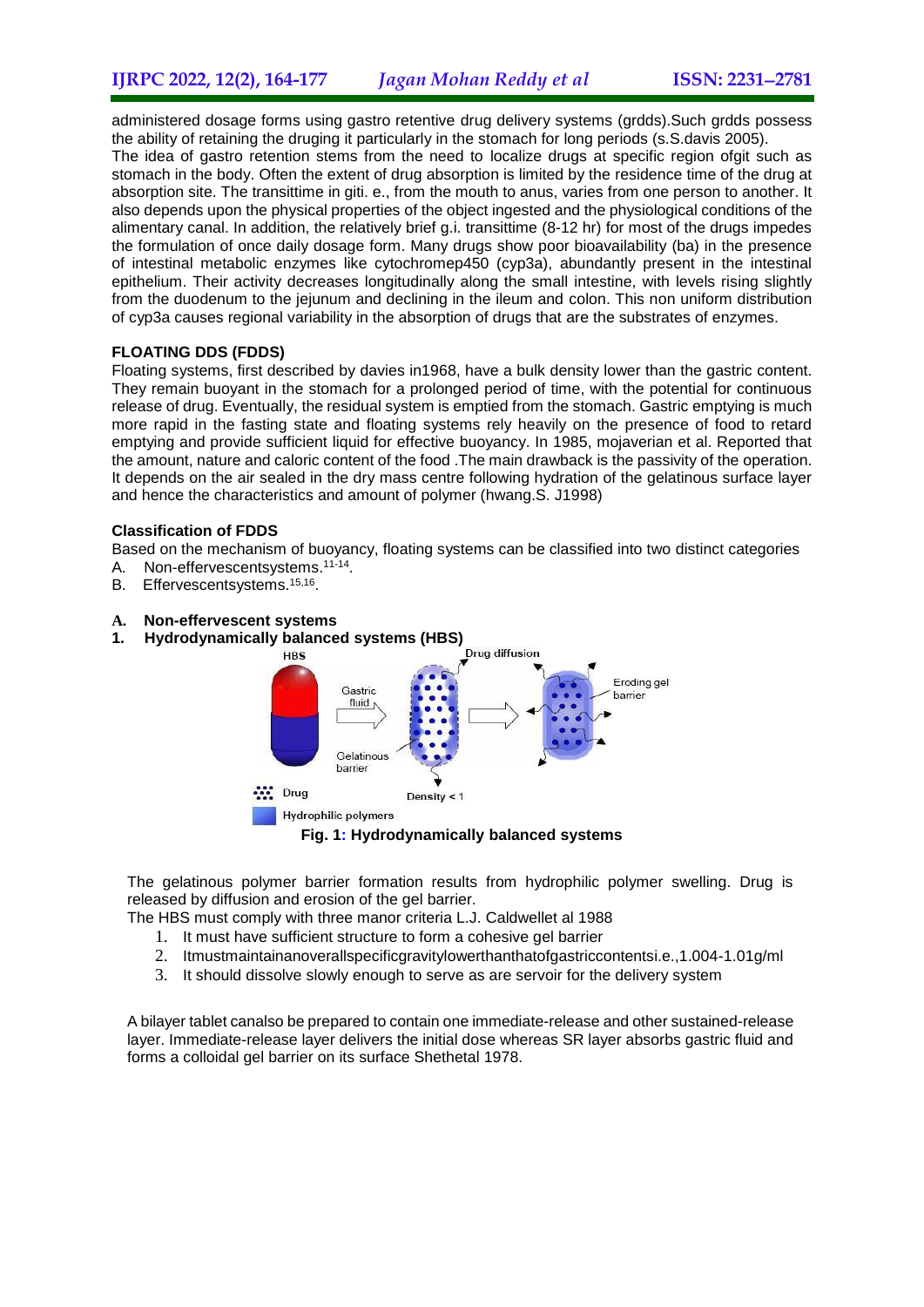

**Fig. 2: Improvement in HSB**

The main drawback is the passivity of the operation. It depends on the air sealed in the dry mass centre following hydration of the gelatinous surface layer and hence the characteristics and amount of polymer (Hwang.S. J 1998).

### **2. Intra gastric floating drug delivery device**

The device comprised of a drug reservoir encapsulated in a microporous compartment having pores along its top and bottom surfaces. The peripheral walls of the drug reservoir compartment were completely sealed to prevent any physical contact of the undissolved drug with the stomach walls. The floatation chamber caused the system to float in the gastric fluid Yuasa. Hetal1996, developed intra gastric floating SR granules of diclofenac sodium using polymer solution of hydroxypropylcellulose L grade(HPC-L) and ethylcellulose, and calcium silicate as a floating carrier, which has a characteristically porous structure with numerous pores and alarge individual pore volume. The coated granules acquired floating ability from the air trapped in the pores of calcium silicate when they were coated with a polymer(Singh. Brahma N.,Kwon H.Kim2000).



**Fig. 3: Intra gastric floating drug delivery device**

## **3.Floating tablets**

Single-unit floating tablets prepared based on polypropylene foam powder and matrix-forming polymer. Incorporation of highly porous foam powder in matrix tablets provided density much lower than the density of the release medium. A 17% wt/wt foam powder (based on mass of tablet) was achieved *in vitro* for at least 8 hours. It was concluded that varying the ratios of matrix-forming polymers and the foam powder could alter the drug release patterns effectively(Shweta Arora etal 2005 & Streubel Aet al2003)

#### **4.Floating Microspheres**

Conventionally, the drug-loaded microspheres have been developed by emulsification and solventevaporation method. Example was preparation of hollow microspheres (microballoons), loaded with ibuprofen in their outer polymer shell. The ethanol-dichloromethane solution of the drug and an enteric acrylic polymer was poured into an agitated aqueous solution of PVA that was thermally controlled at 40°C. The gas phase generated in dispersed polymer droplet by evaporation ofdichloromethaneformedaninternalcavityinmicrospheresofpolymerwithdrug.The micro balloons floated continuously over the surface of acidic dissolution media containing surfactant for greater than 12 hr *in vitro*.



**Fig. 4: Floating Microspheres**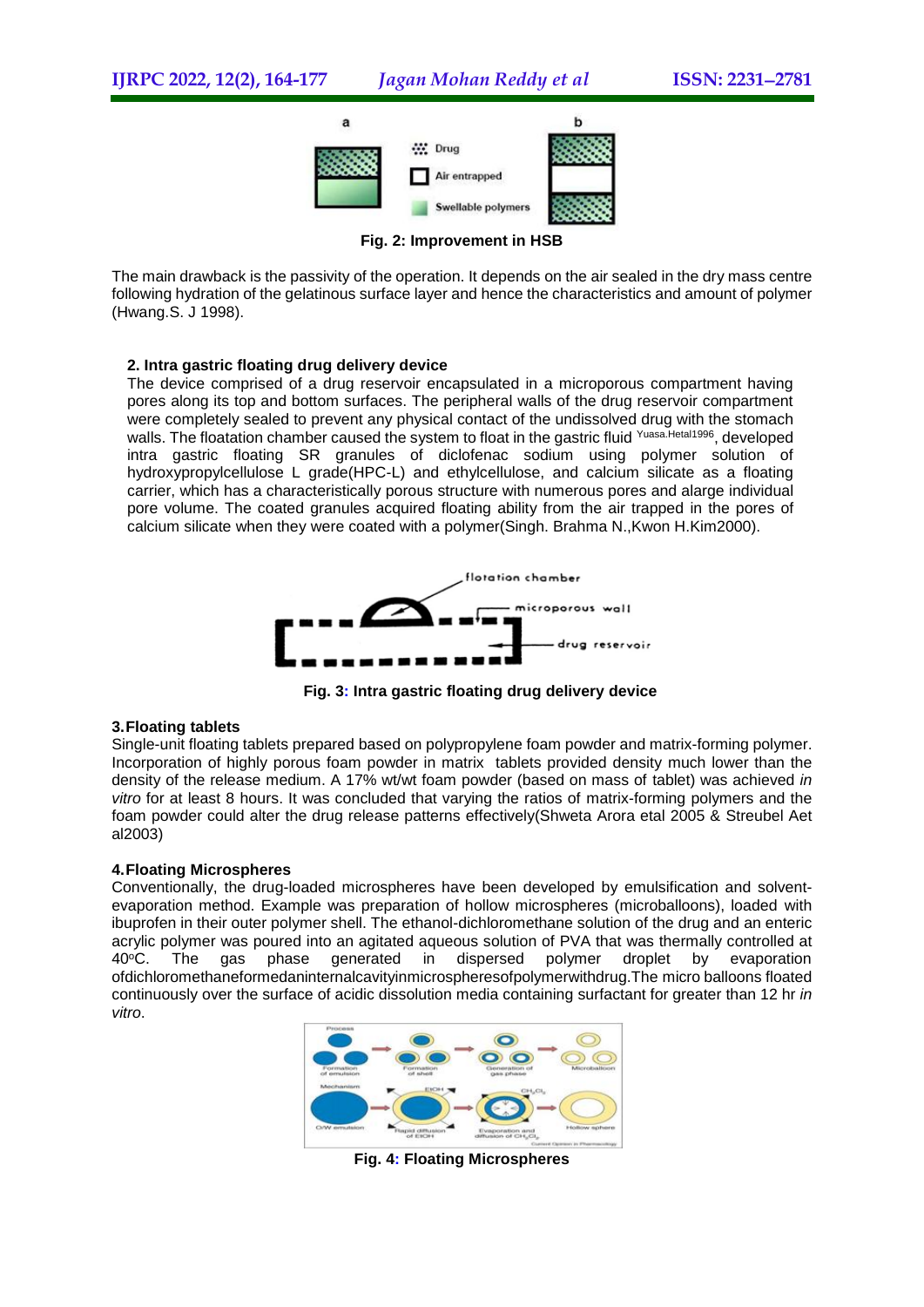#### **B. Effervescent systems or Gas generating systems**

ADDS can be made to float in the stomach by incorporating a floating chamber with may be filled with vacuum, air or inert gas. The gas in the floating chamber can be introduced either by the effervescent reaction between organic acids and bicarbonate salts or by the volatilization of an organic solvent.

#### **1. Effervescent reaction Tablets**

Floatability can also be achieved by generation of gas bubbles. CO2 can be generated in situ by incorporation of carbonates or bicarbonates, which react with acid—either the natural gastric acid or co-formulated as citric or tartaric acid. The optimal stoichiometric ratio of citric acid and sodium bicarbonate for gas generation.



**Fig. 5: Formation of CO2 in gas generating systems**

## **Beads**

Floating alginate beads using gas forming agents (calcium carbonate and sodium bicarbonate) and studied the effect of CO2 generation on the physical properties, morphology, and release rates. The study revealed that the kind and amount of gas-forming agent had a profound effect on the size, floating ability, pore structure, morphology, release rate, and mechanical strength of the floating beads. It was concluded that calcium carbonate formed smaller but stronger beads than sodium bicarbonate. Calcium carbonate was shown to be a less-effective gas-forming agent than sodium bicarbonate but it produced superior floating beads with enhanced control of drug release rates. *In vitro* floating studies revealed that the beads free of gas-forming agents sank uniformly in the media while the beads containing gasforming agents in proportions ranging from 5:1 to 1:1 demonstrated excellent floating (100%)<sup>20</sup>.



**Fig. 6: Effervescent Beads**

#### **2.Volatile liquid containing systems**

The GRT of a DDS can be sustained by incorporating an inflatable chamber, which contains a liquid i.e., ether, cyclopentane, that gasifies at body temperature to cause the inflation of the chamber in the stomach, shown in (Fig. 7).

Two patents on FDDS issued to the Alza Corporation disclosed drug delivery devices for the controlled and continuous administration of medicinal agents.

These *Gastro-inflatable drug delivery devices* are osmotically controlled floating systems containing a hollow deformable unit that can convert from a collapsed to an expanded position, and returns to the collapsed position after an extended period. The deformable system consists of two chambers separated by an impermeable, pressure-responsive, movable bladder. The first chamber contains the drug and the second chamber contains the volatile liquid.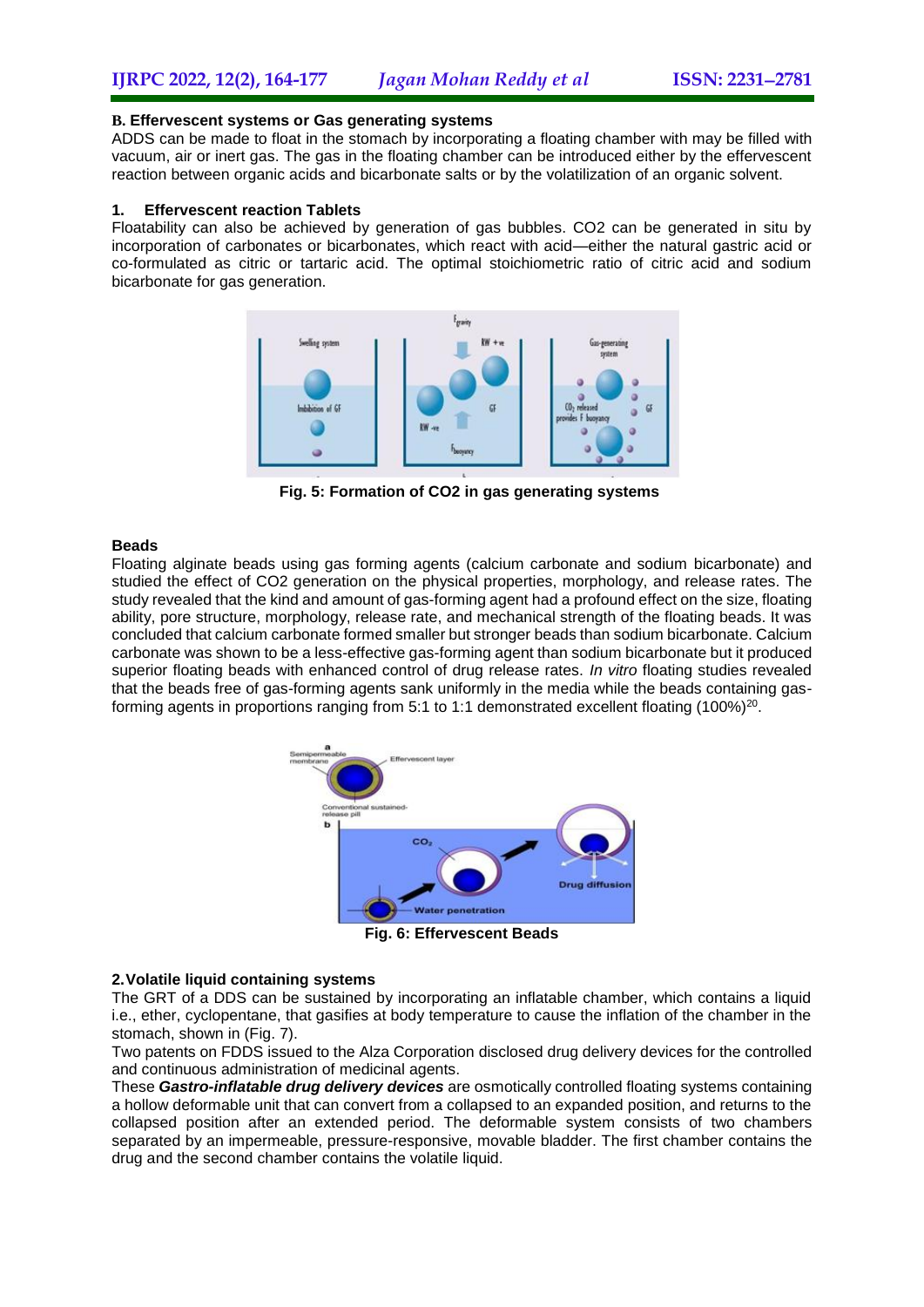The device inflates, and the drug is continuously released from the reservoir into the gastric fluid. The device may also consist of a bioerodible plug made up of PVA, polyethylene etc. that gradually dissolves causing the in flatable chamber to release gas and collapse after a predetermined time to permit the spontaneous ejection of the inflatable system from the stomach.



**Intragastric osmotically controlled** *DDS* consists of an osmotic pressure-controlled drug delivery device and aninflatable floating support ina bioerodible capsule, when the device reaches the stomach, bioerodible capsule quickly disintegrates to release the DDS. The floating support is made up of a deformable hollow polymeric bag containing a liquid that gasifies at a body temperature to inflate the bag. The osmotic-pressure controlled drug delivery device consists of two compartments

- $\triangleright$  A drug reservoir compartment
- $\triangleright$  An osmotically active compartment

The drug reservoir compartment is enclosed by a pressure-responsive collapsible bag, which is impermeable to vapors and liquids and has a drug delivery orifice. The osmotically active compartment contains an osmotically active salt and is enclosed within a semi-permeable housing.



#### **C. Raft-forming systems**

Here, a gel-forming solution (e.g. sodium alginate solution containing carbonates orbi carbonates) swells and forms a viscous cohesive gel containing entrapped CO2 bubbles (Fig. 9) on contact with gastric fluid. Formulations also typically contain antacids such as Aluminum hydroxide or Calcium carbonate to reduce gastric acidity. Because raft-forming systems produce a layer on the top of gastric fluids, they are often used for gastroesophageal reflux treatment.



**Fig. 9: Schematic illustration of the barrier formed by a raft-forming system**

**D. Low-density systems**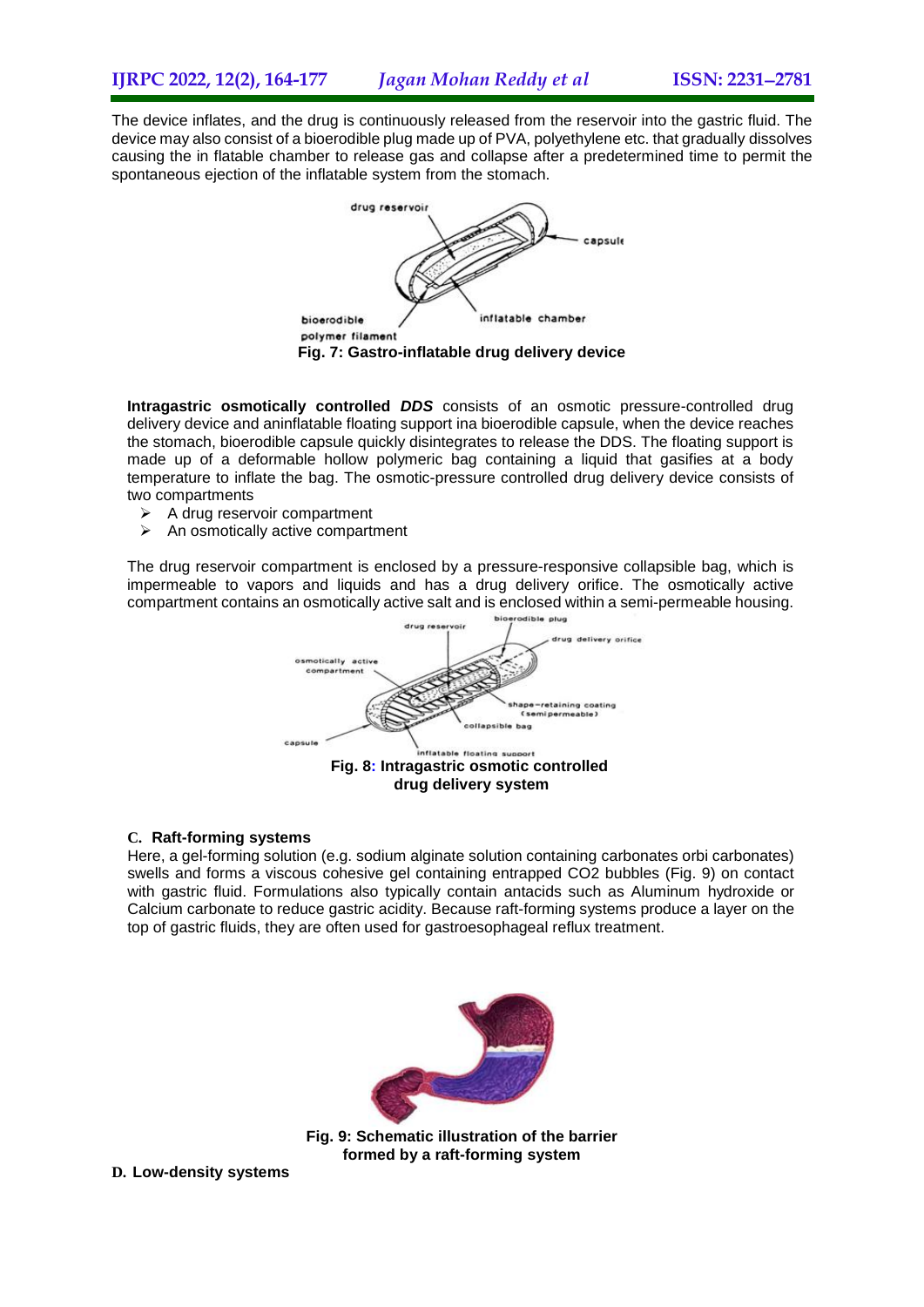Gas-generating systems inevitably have a lag time before floating on the stomach contents, during which the dosage form may undergo premature evacuation through the pyloric sphincter. Low-density systems (<1 g/cm3) with immediate buoyancy have therefore been developed. They are made of lowdensity materials, entrapping oil or air. Most are multiple unit systems, and are also called ''microballoons'' because of the low-density core.

|                | LIST OF MATERIALS AND SUFFLIERS |                          |  |  |  |  |  |  |
|----------------|---------------------------------|--------------------------|--|--|--|--|--|--|
| S.no.          | <b>Ingredients</b>              | <b>Supplier</b>          |  |  |  |  |  |  |
| 1.             | Tinidazole                      | Supplied by pharma train |  |  |  |  |  |  |
| 2.             | Carbopol974p                    | Sdfine chemicals, mumbai |  |  |  |  |  |  |
| 3.             | Polyethyleneoxide               | Sdfine chemicals, mumbai |  |  |  |  |  |  |
| 4.             | Guargum                         | Sdfine chemicals, mumbai |  |  |  |  |  |  |
| 5.             | Sodiumbicarbonate               | Sdfine chemicals, Mumbai |  |  |  |  |  |  |
| 6.             | Citric acid                     | Sdfine chemicals, mumbai |  |  |  |  |  |  |
| 7 <sub>1</sub> | Avicelph102(mcc)                | Fmc biopolymer, mumbai   |  |  |  |  |  |  |
| 8.             | Talc                            | Sdfine chemicals, mumbai |  |  |  |  |  |  |
| 9.             | Magnesium stearate              | Sdfine chemicals, mumbai |  |  |  |  |  |  |

#### **Table 1: METHODOLOGY LIST OF MATERIALS AND SUPPLIERS**

|  |                           |  | Table 2: Formulation of Tinidazole floating tablets |  |
|--|---------------------------|--|-----------------------------------------------------|--|
|  | by wet granulation method |  |                                                     |  |

| ≖                   |     |                |                |     |                |                |     |                |                |
|---------------------|-----|----------------|----------------|-----|----------------|----------------|-----|----------------|----------------|
| <b>Ingredients</b>  | F1  | F <sub>2</sub> | F <sub>3</sub> | F4  | F <sub>5</sub> | F <sub>6</sub> | F7  | F <sub>8</sub> | F <sub>9</sub> |
| Tinidazole          | 200 | 200            | 200            | 200 | 200            | 200            | 200 | 200            | 200            |
| Carbopol            | 50  | 75             | 100            | -   |                |                |     |                |                |
| Polyethylene oxide  |     |                |                | 50  | 75             | 100            |     |                |                |
| Guar gum            |     |                |                |     |                |                | 50  | 75             | 100            |
| Sodium bi carbonate | 50  | 50             | 50             | 50  | 50             | 50             | 50  | 50             | 50             |
| Citric acid         | 30  | 30             | 30             | 30  | 30             | 30             | 30  | 30             | 30             |
| Pvpk30              | 30  | 30             | 30             | 30  | 30             | 30             | 30  | 30             | 30             |
| Mcc                 | 130 | 105            | 80             | 130 | 105            | 80             | 130 | 105            | 80             |
| Talc                | 5   | 5              | 5              | 5   | 5              | 5              | 5   | 5              | 5              |
| Mg.stearate         | 5   | 5              | 5              | 5   | 5              | 5              | 5   | 5              | 5              |
| <b>Total weight</b> | 500 | 500            | 500            | 500 | 500            | 500            | 500 | 500            | 500            |

| S.no | Name of the equipment       | <b>Model</b>                  |
|------|-----------------------------|-------------------------------|
|      | Electronic weighing balance | Scale-tec                     |
| 2    |                             | Roche friabilator electrolab, |
|      | Friabilator                 | Mumbai                        |
| 3    | Laboratory oven             | D <sub>tc</sub> -00r          |
|      | Compression machine         | Cmd(cadmach)                  |
| 5    | Tablet hardness tester      | Pfizerhardnesstester, mumbai  |
| 6    | l Iv                        | Labindiauv3000+               |
|      | <b>Dissolutionapparatus</b> | Electrolabtdt-08I             |
| 8    | Vernier calipers            | $Cd-6"cs$                     |

#### **Table 3: LIST OF EQUIPMENT'S**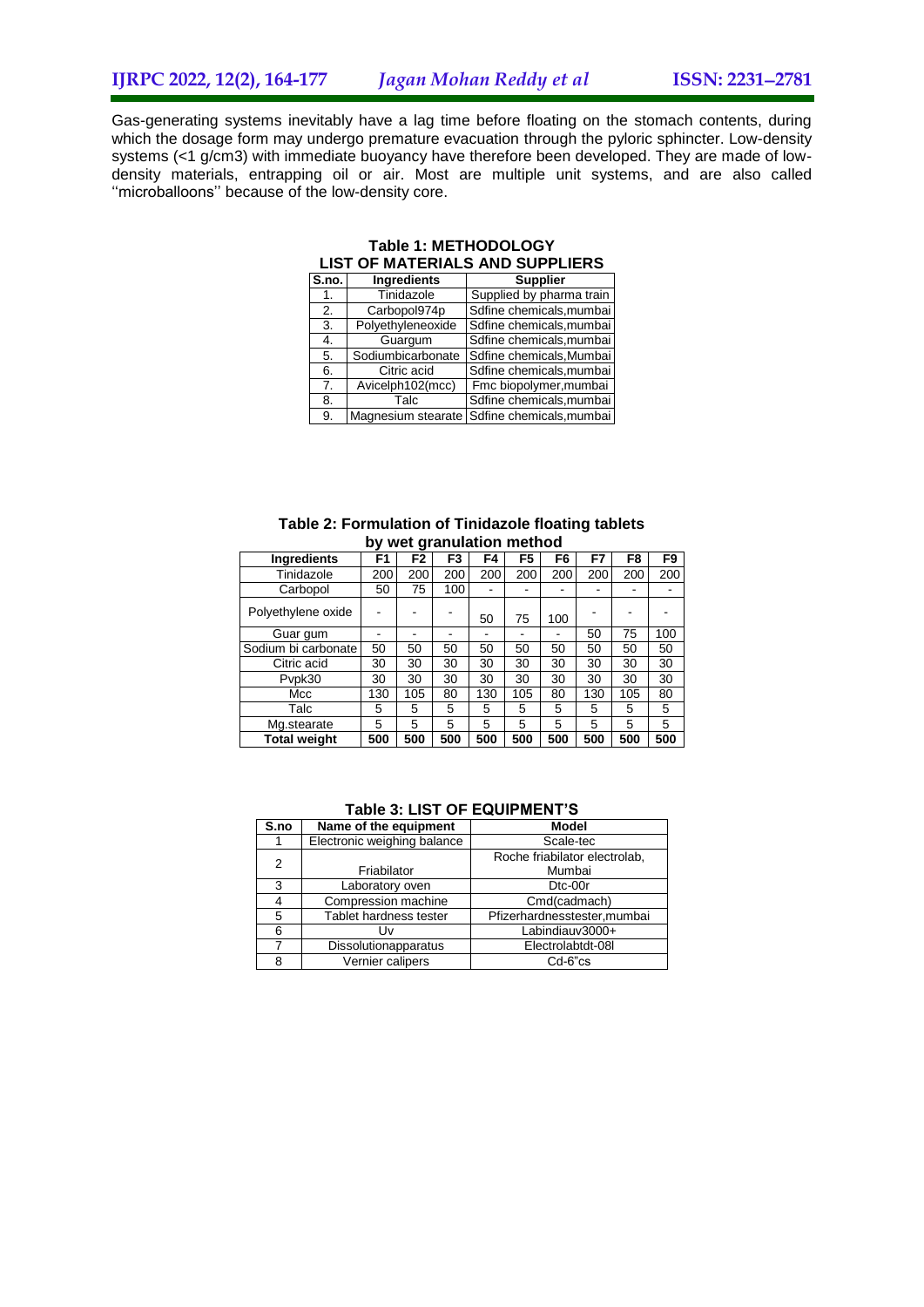## **RESULTS AND DISCUSSION**

#### **Construction of standard calibration curve of tinidazole in 0.1N HCl**

The absorbance of the solution was measured at 275nm, using uv spectrometer with 0.1n HCl as blank. The values are shown in table. A graph of absorbance vs concentration was plotted which indicated in compliance to beer's law in the concentration range 5to 25µg/ml

#### **Table 4: Standard calibration graph values of Tinidazole 0.1N HCl**

| Concentration<br>$(\mu q/m)$ | Absorbance |
|------------------------------|------------|
|                              |            |
| 5                            | 0.065      |
| 10                           | 0.131      |
| 15                           | 0.193      |
| 20                           | 0.259      |
| 25                           | 0.323      |

The standard plot of tinidazole plotted by taking absorbance on y–axis and concentration ( $\mu$ g/ml) on x – axis, the plot is shown figure.



**Fig. 10: standard calibration curve of Tinidazole in 0.1nhcl**

#### **Inference**

The standard calibration curve of tinidazole in 0.1n HCl showed good correlation with regression value of 0.99%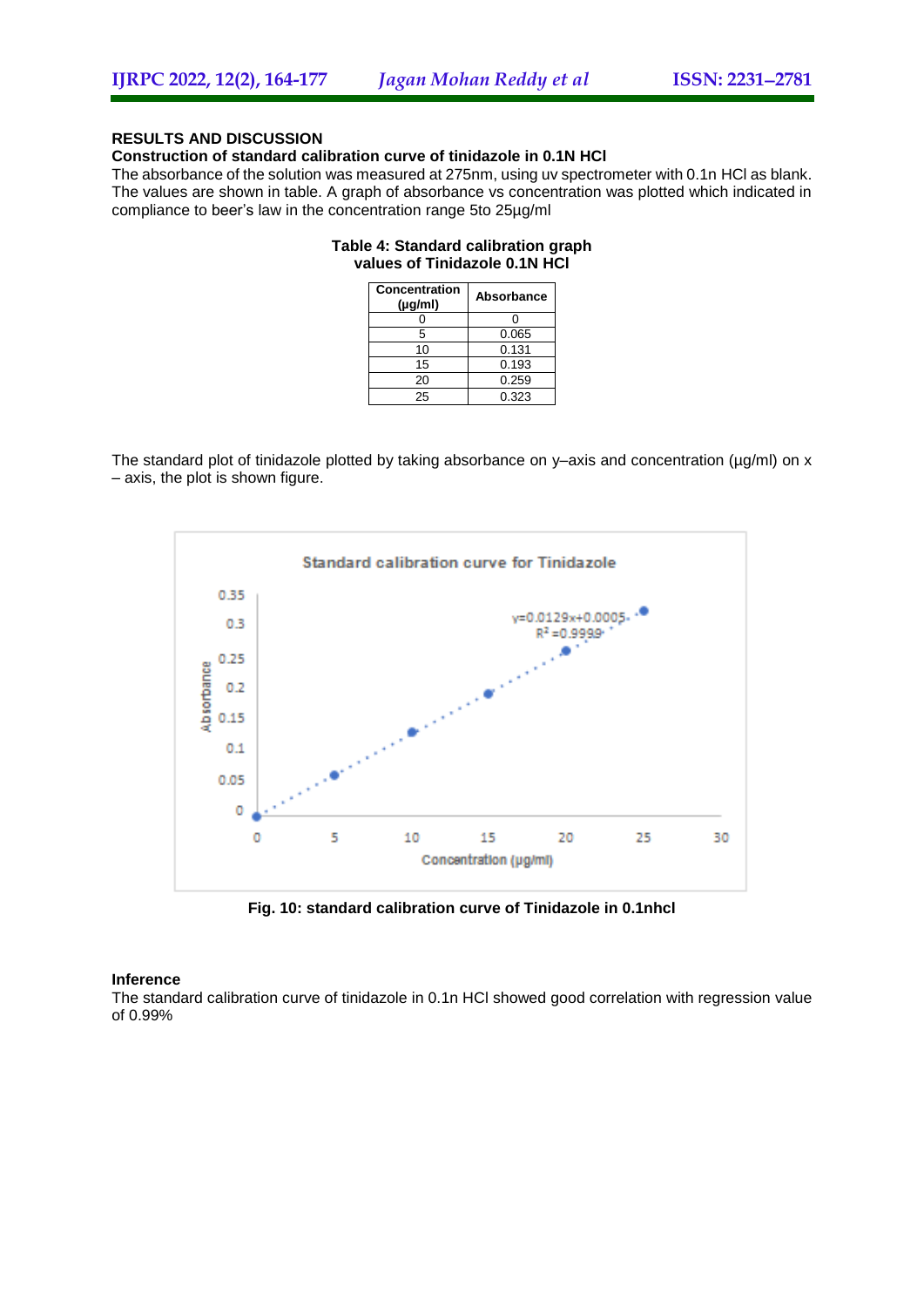|                            | - 3                                             |                                            |                   |                          |                      |  |  |  |  |  |  |
|----------------------------|-------------------------------------------------|--------------------------------------------|-------------------|--------------------------|----------------------|--|--|--|--|--|--|
| <b>Formulation</b><br>Code | <b>Bulk</b><br>density<br>(kg/cm <sup>3</sup> ) | Tapped<br>density<br>(kq/cm <sup>3</sup> ) | <b>Cars index</b> | <b>Hausners</b><br>ratio | Angle<br>of repose() |  |  |  |  |  |  |
| F <sub>1</sub>             | 0.43                                            | 0.52                                       | 17.3              | 1.41                     | 25.62                |  |  |  |  |  |  |
| F <sub>2</sub>             | 0.40                                            | 0.46                                       | 13.0              | 1.5                      | 31.29                |  |  |  |  |  |  |
| F3                         | 0.50                                            | 0.58                                       | 13                | 1.16                     | 29.58                |  |  |  |  |  |  |
| F4                         | 0.44                                            | 0.51                                       | 13.7              | 1.25                     | 26.29                |  |  |  |  |  |  |
| F <sub>5</sub>             | 0.39                                            | 0.47                                       | 17.0              | 1.56                     | 25.23                |  |  |  |  |  |  |
| F6                         | 0.42                                            | 0.52                                       | 19.2              | 1.45                     | 25.24                |  |  |  |  |  |  |
| F7                         | 0.36                                            | 0.39                                       | 7.6               | 1.0                      | 28.03                |  |  |  |  |  |  |
| F8                         | 0.41                                            | 0.50                                       | 18                | 1.5                      | 24.4                 |  |  |  |  |  |  |
| F9                         | 0.39                                            | 0.48                                       | 18                | 1.23                     | 29.96                |  |  |  |  |  |  |

#### **Table 5: EVALUATION OF TABLETS Precompression studies of tinidazole floating tablets**

## **Inference**

- $\triangleright$  The tinidazole floting tablets were evaluated for their flow properties; the results for the blends of compression tablets were shown in table: 5.
- The bulk density and the tapped density for all formulations were found to be almost similar.
- The carr's index and hausner's ratio were found to be in the range of ≤18 and 1.0 to 1.23 respectively, indicating good flow and compressibility of the blends.
- $\triangleright$  The angle of repose for all the formulations was found to be in the range of 9.92-12.73° which indicating passable flow (i.e. Incorporation of glidant will enhance its flow).

| or mnaazoro noaming tapicto |           |                                    |             |                 |                                          |  |  |  |
|-----------------------------|-----------|------------------------------------|-------------|-----------------|------------------------------------------|--|--|--|
| Formulation<br>code         | variation | <b>%weight   Thickness</b><br>(mm) | %friability | %drug content   | <b>Hardness</b><br>(kq/cm <sup>2</sup> ) |  |  |  |
| F1                          | Pass      | $5.06 + 0.11$                      | 0.142       | $101.3 \pm 1.2$ | $5.56 \pm 0.057$                         |  |  |  |
| F <sub>2</sub>              | Pass      | $5.06 \pm 0.15$                    | 0.151       | $102.3 \pm 1.7$ | $5.03 \pm 0.115$                         |  |  |  |
| F3                          | Pass      | $5.03 \pm 0.057$                   | 0.62        | $100.1 \pm 1.2$ | $5.01 \pm 0.1$                           |  |  |  |
| F4                          | Pass      | $5.1 \pm 0.1$                      | 0.154       | $100.7 \pm 1.1$ | $5.63 \pm 0.05$                          |  |  |  |
| F <sub>5</sub>              | Pass      | $5.03 \pm 0.05$                    | 0.132       | $99.6 \pm 1.5$  | $5.63 \pm 0.03$                          |  |  |  |
| F6                          | Pass      | $5.03 \pm 0.15$                    | 0.143       | $98.9 + 2.3$    | $5.5 \pm 0.05$                           |  |  |  |
| F7                          | Pass      | $4.93 \pm 0.05$                    | 0.110       | $100.2 \pm 1.7$ | $5.7 \pm 0.1$                            |  |  |  |
| F8                          | Pass      | $5.1 \pm 0.1$                      | 0.133       | $100.5 \pm 1.4$ | $5.53 \pm 0.04$                          |  |  |  |
| F9                          | Pass      | $5.02 \pm 0.2$                     | 0.13        | $99.2 \pm 1.1$  | $5.69 \pm 0.05$                          |  |  |  |

#### **Table 6: post compression studies of tinidazole floating tablets**

\*test for friability was performed on single batch of 20tablets

#### **Inference**

- $\triangleright$  The variation in weight was within the limit.
- $\triangleright$  The thickness of tablets was found to be between 4.9-5.2 mm.
- $\triangleright$  The hardness for different formulations was found to be between 5.01 to 5.69 kg/cm<sup>2</sup>, indicating satisfactory mechanical strength.
- $\triangleright$  The friability was<1.0%w/w for all the formulations, which is an indication of good mechanical resistance of the tablet.
- $\triangleright$  The drug content was found to be within limits 98 to 102 %.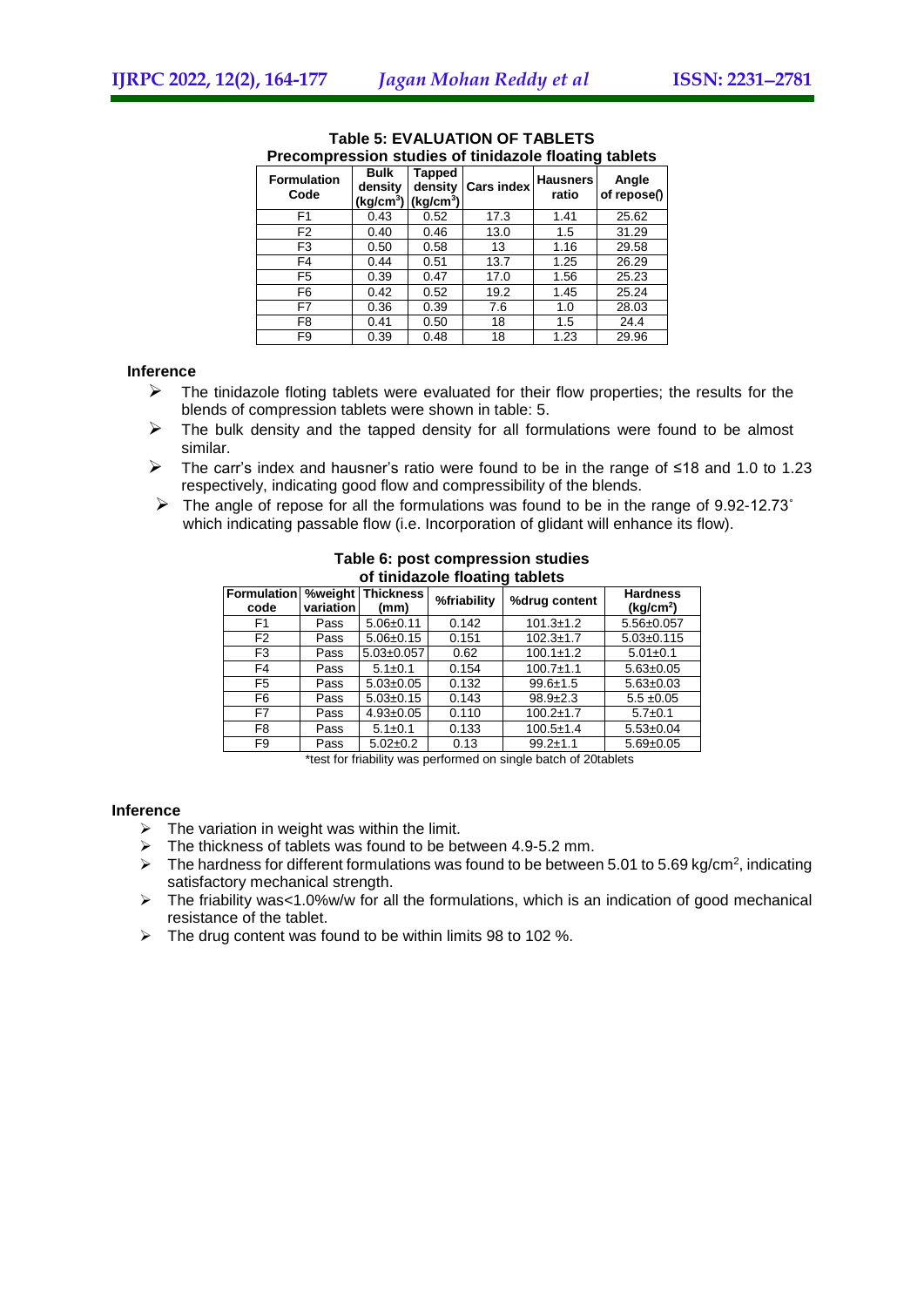| ……                         |                                               |                                           |                                                    |  |  |  |  |  |  |
|----------------------------|-----------------------------------------------|-------------------------------------------|----------------------------------------------------|--|--|--|--|--|--|
| <b>Formulation</b><br>code | <b>Floating</b><br>Laq<br>Time<br>$(sec)$ N=3 | <b>Total</b><br>floating<br>time<br>$N=3$ | <b>Matrix</b><br>integrity<br>upto 12hrs.<br>$N=3$ |  |  |  |  |  |  |
| F1                         | 20±0.51                                       | Up to 12                                  |                                                    |  |  |  |  |  |  |
| F <sub>2</sub>             | $40+0.21$                                     | Up to12                                   | +                                                  |  |  |  |  |  |  |
| F3                         | $80+0.61$                                     | Up to 12                                  | $\ddot{}$                                          |  |  |  |  |  |  |
| F4                         | $20+0.71$                                     | Up to 10                                  |                                                    |  |  |  |  |  |  |
| F5                         | 30±0.81                                       | Up to 12                                  | +                                                  |  |  |  |  |  |  |
| F6                         | $35 + 0.51$                                   | Up to 12                                  | ÷                                                  |  |  |  |  |  |  |
| F7                         | $24 \pm 0.31$                                 | Up to 10                                  |                                                    |  |  |  |  |  |  |
| F <sub>8</sub>             | 20±0.81                                       | Up to12                                   |                                                    |  |  |  |  |  |  |
| F <sub>9</sub>             | $36+0.71$                                     | Up to12                                   | $\,{}^+$                                           |  |  |  |  |  |  |

#### **Table 7: Invitro buoyancy studies of tinidazole floating tablets**

### **Table 8: concentration of drug**

|               |     | % drug released |                |     |     |     |     |     |     |
|---------------|-----|-----------------|----------------|-----|-----|-----|-----|-----|-----|
| Time<br>(hrs) | F1  | F <sub>2</sub>  | F <sub>3</sub> | F4  | F5  | F6  | F7  | F8  | F9  |
| 0             |     | 0               | 0              | 0   |     | 0   | 0   | 0   | 0   |
|               | 34  | 27              | 19             | 46  | 39  | 47  | 55  | 43  | 31  |
| $\mathbf{2}$  | 49  | 35              | 37             | 67  | 57  | 59  | 67  | 57  | 44  |
| 4             | 60  | 47              | 45             | 85  | 69  | 71  | 82  | 69  | 57  |
| 6             | 77  | 61              | 56             | 97  | 87  | 86  | 98  | 82  | 67  |
| 8             | 89  | 72              | 62             | 100 | 96  | 98  | 100 | 93  | 78  |
| 10            | 100 | 89              | 77             | 100 | 100 | 100 | 100 | 100 | 86  |
| 12            | 100 | 100             | 86             | 100 | 100 | 100 | 100 | 100 | 100 |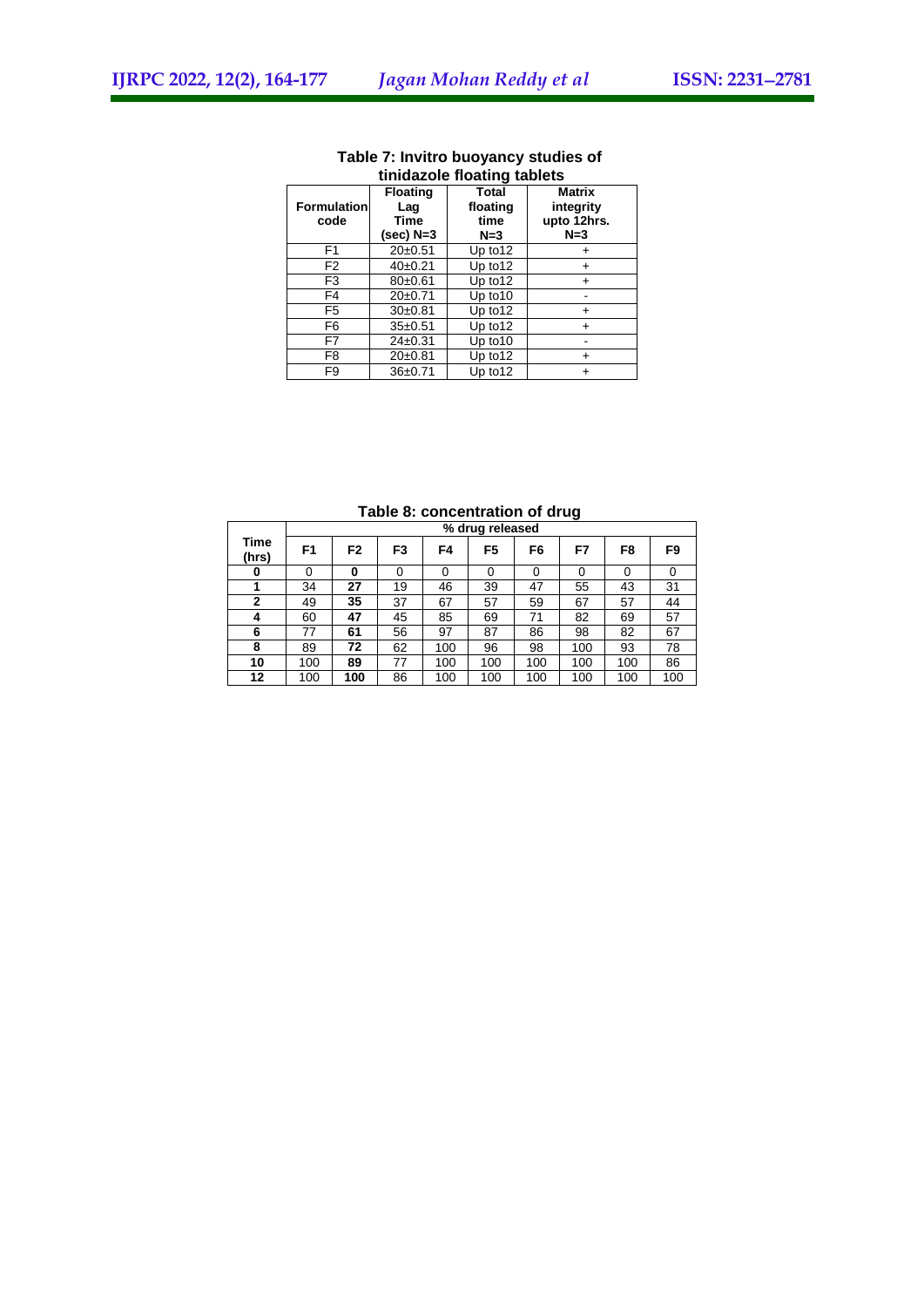

**Fig. 11: Comparative dissolution profile for f1, f2 and f3 formulation**



**Fig. 12: Comparative dissolution profile for f4, f5 and f6 formulations**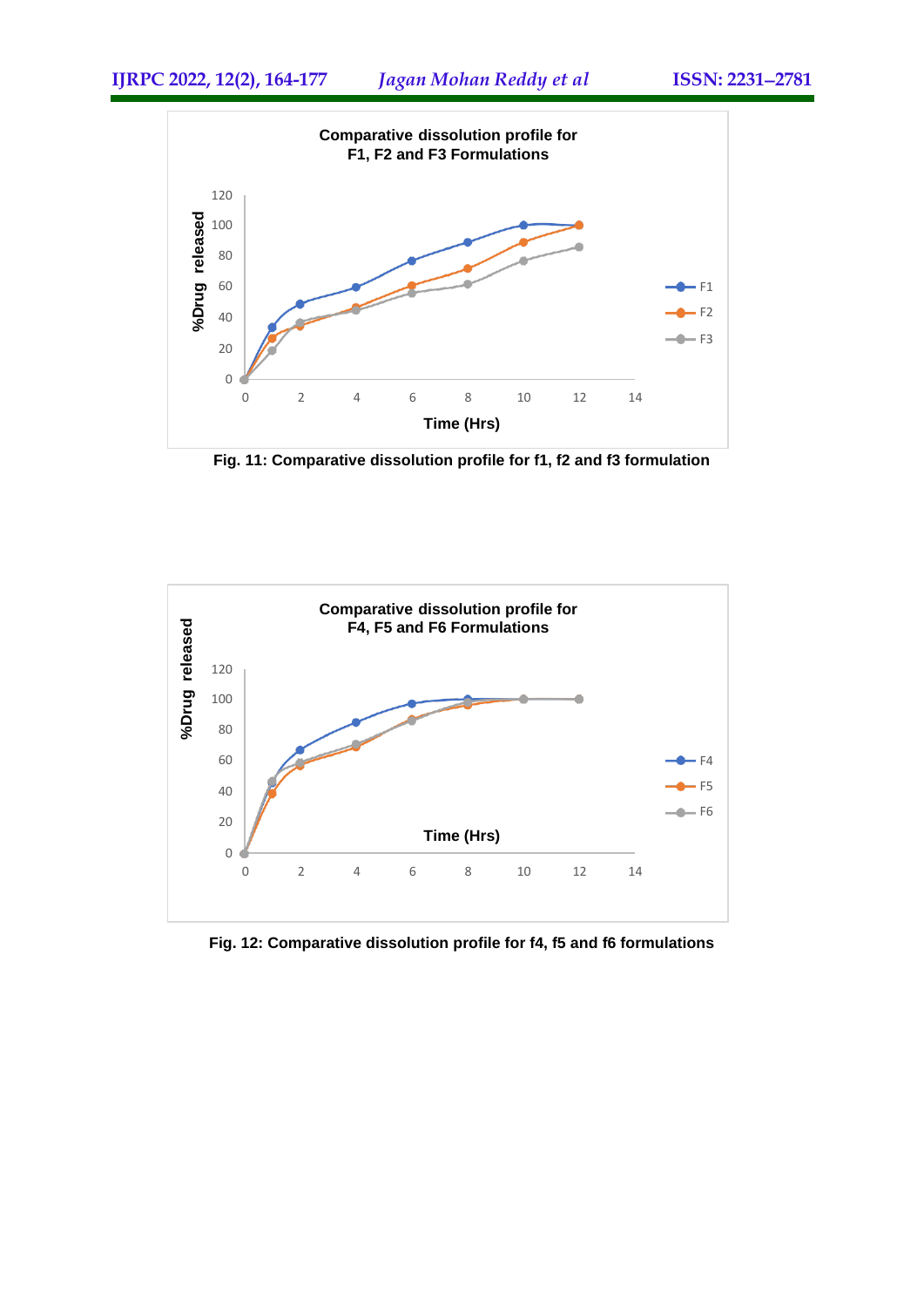

**Fig. 13: Comparative dissolution profile for f7, f8 and f9 formulations**

| Table 9: r <sup>2</sup> value and n result table |       |                                                        |       |       |       |  |  |
|--------------------------------------------------|-------|--------------------------------------------------------|-------|-------|-------|--|--|
| <b>Formulation</b>                               |       | R <sub>2</sub> value<br>"n" value                      |       |       |       |  |  |
| code                                             |       | <b>Peppas</b><br>Hiauchi I<br>Zero order   First order |       |       |       |  |  |
| F <sub>2</sub>                                   | 0.962 | 0.795                                                  | 0.982 | 0.978 | 0.527 |  |  |



**Fig. 14: Zero order plot for best formulation f2**

#### **Table 9: r<sup>2</sup>value and n result table**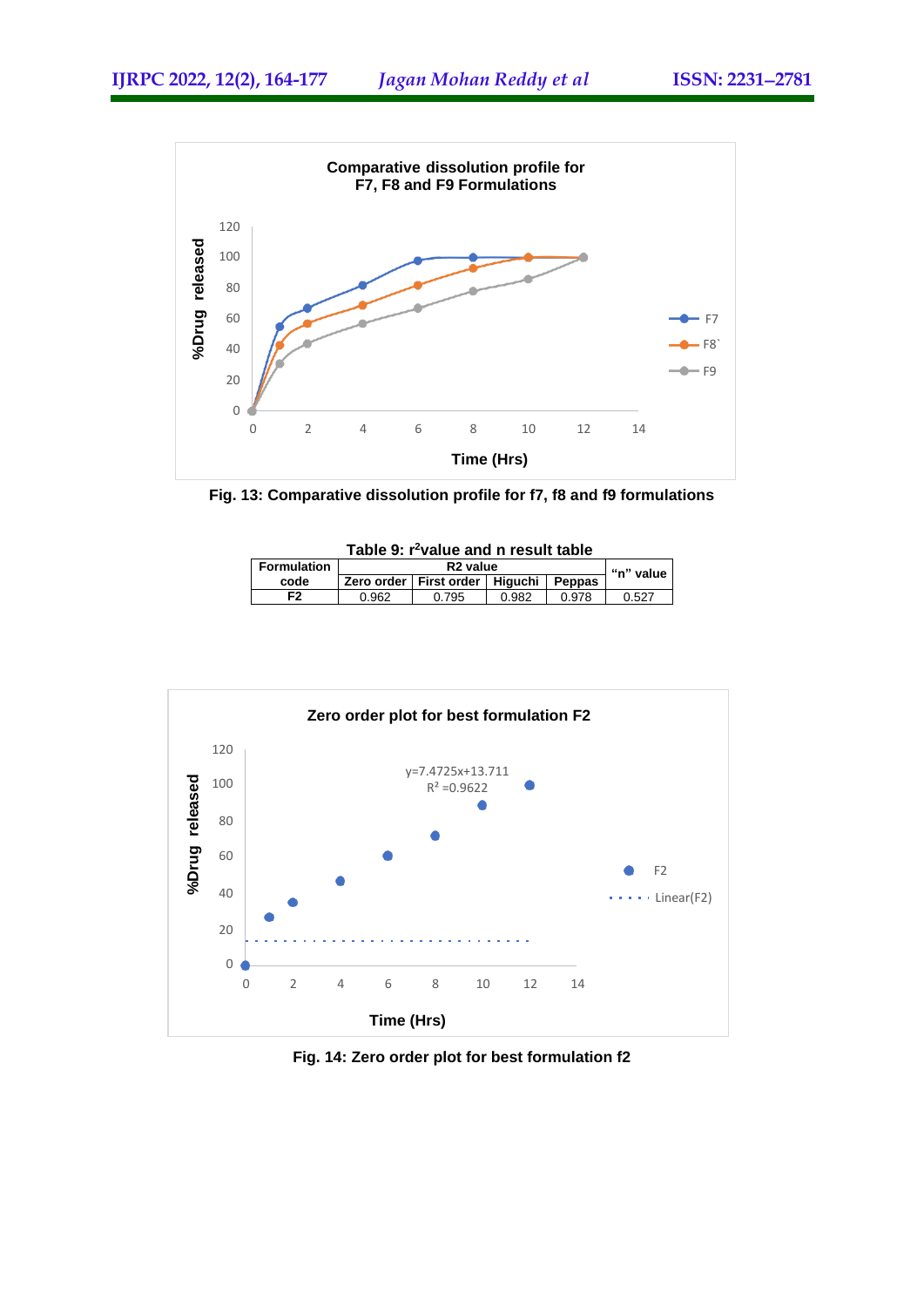

**Fig. 15: First order plot for best formulation f2**



**Fig. 16: Higuchi plot for best formulation f2**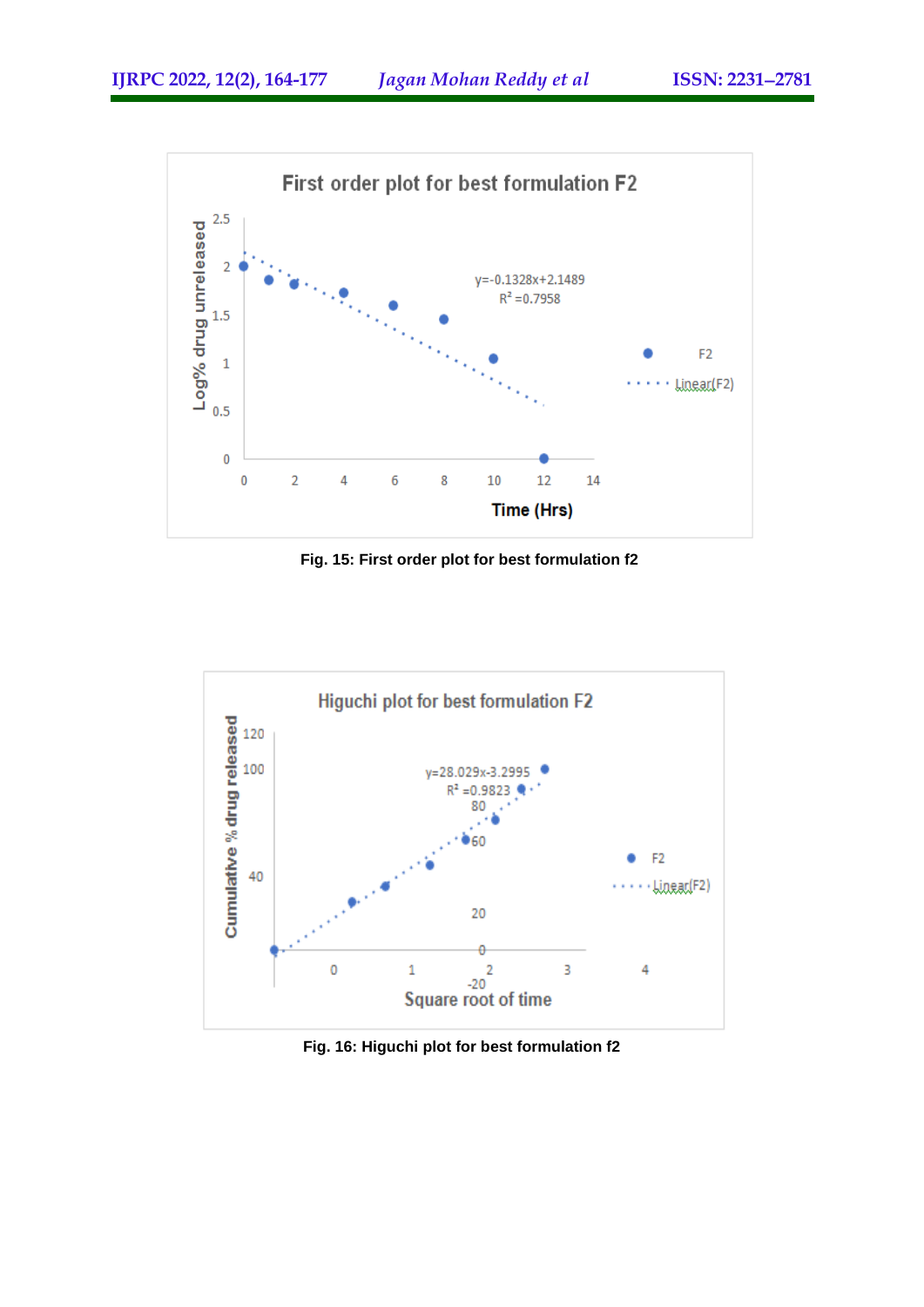

**Fig. 17: Peppas plot for best formulation f2**

- $\triangleright$  Among the different control release polymers, carbopol was showing highest drug release retarding capacity
- $\triangleright$  F2 was showing the satisfactory results.
- $\triangleright$  F or f2 formulation diffusion exponent n value is in between 0.45 to 0.89 so they are following non ficki ananmolous diffusion model

## **SUMMARY AND CONCLUSION**

From the experimental data, it can be concluded that

- $\triangleright$  Floating tablets of tinidazole are formulated to increase gastric residence time and there by improve its therapeutic efficacy.
- $\triangleright$  Carbopol was respectively showed better sustained drug release of tinidazole.
- $\triangleright$  Synthetic polymers were showing more rate retarding drug release and matrix integrity.
- $\triangleright$  When drug : polymer concentration increases the release rate decreases this is because of reason when the concentration of polymer increases the diffusion path length increases
- $\triangleright$  Formulated tablets showed satisfactory results for various post compression evaluation parameters like: tablet thickness, hardness, weight variation, floating lag time, total floating time, content uniformity and *invitro* drug release.
- $\triangleright$  Formulation f2 gave better-controlled drug release and floating properties in comparison to the other formulations.
- $\triangleright$  The release pattern of the f2 formulations was best fitted to korsmeyer-peppas model, higuchi and first-order model.
- $\triangleright$  The most probable mechanism for the drug release pattern from the formulation was nonfickian diffusion or anomalous diffusion.

## **BIBLIOGRAPHY**

- 1. Yeole PG. Floating drug delivery system: need and development. Ind J Pharm sci. 2005;67: 265-272.
- 2. Shwetaarora. Floating drug delivery: a review. Aaps pharmsci tech. 2005;47:268-272.
- 3. Libo yang. A new intra gastric delivery system for the treatment of h.pylori associated with gastriculcers. J Cont Rel. 1999;34:215-222.
- 4. Singh BN and Kim H. Floating drug delivery system an approach to control delivery via gastricretention. J Cont Rel. 2000;63:235-259.
- 5. Choi BY and Park HJ. Preparation of alginate beads for floating drug delivery system. Effect of co2 gas forming agent. J contrel. 2000;25:488-491.
- 6. Timmermans J and Moes AJ. The cut off size for gastric emptying of dosage forms. J Pharm sci.1993;82:854.